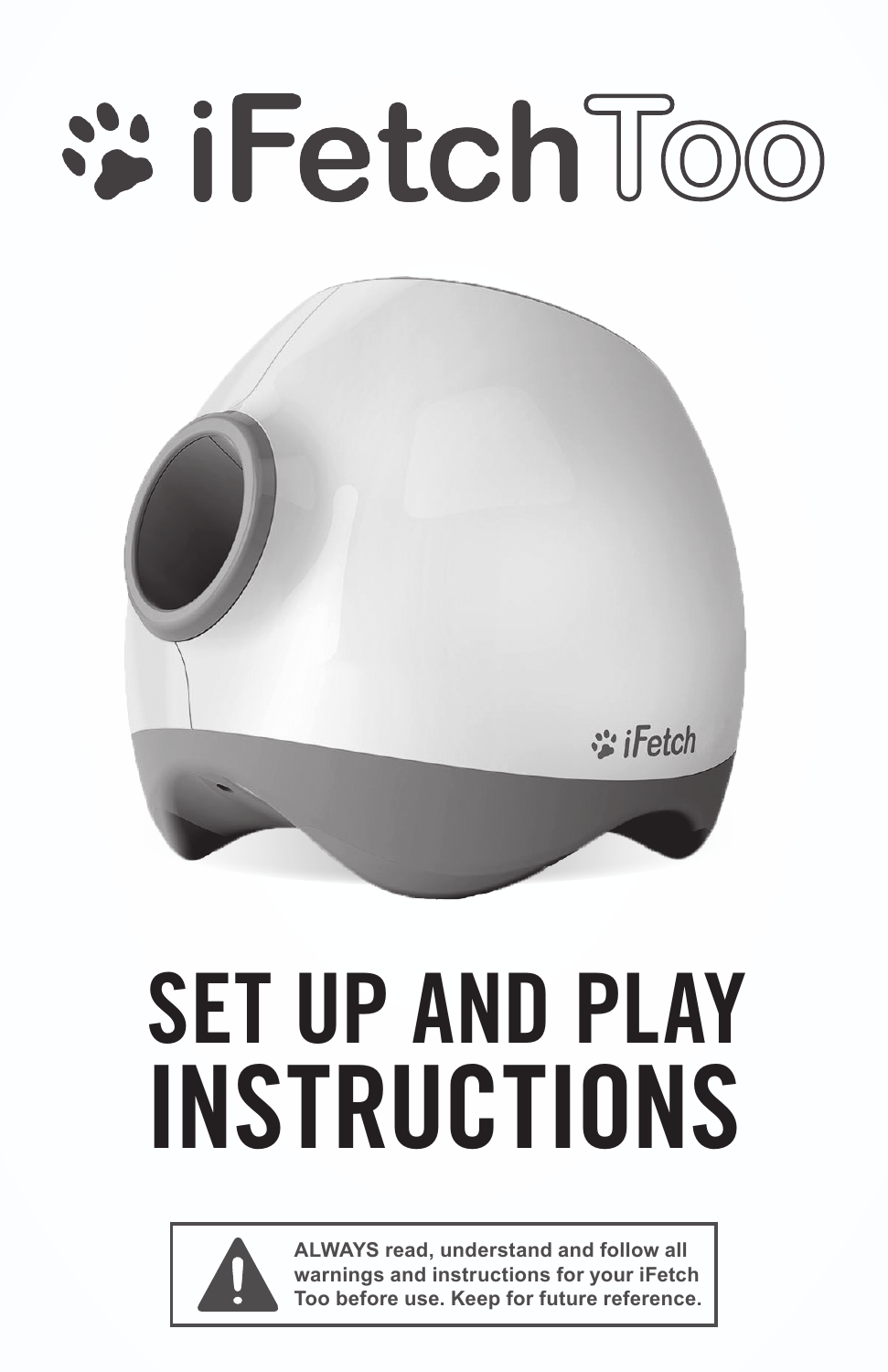### IMPORTANT **SAFETY** INFORMATION

The user must read and understand these Instructions Sheets and the Warranty before using the iFetch.

Set up is the end user's responsibility and beyond the control of iFetch, LLC. Therefore, iFetch exclusively limits its Warranty to the repair or replacement of a defective product. Damage to your home, your property, or any person or pet is excluded.

- Your iFetch must be inspected for signs of wear, damage and fatigue before each use.
- If damaged, do not use. Δ.
- This product is only intended for recreational use to throw tennis ball sized (diameter approximately 2.6") iFetch (or similar) balls for your pets. Your
- iFetch is NOT a child's toy.  $\blacktriangle$
- Do not attempt to modify your iFetch or any of the system components.

Review all Warnings, Instructions, and Warranty information carefully. Failure to follow these warnings and instructions will void the Warranty.

Call iFetch at (512) 219-3271 or visit goifetch.com, if you have any questions regarding the use of your iFetch.

#### *V* iFetch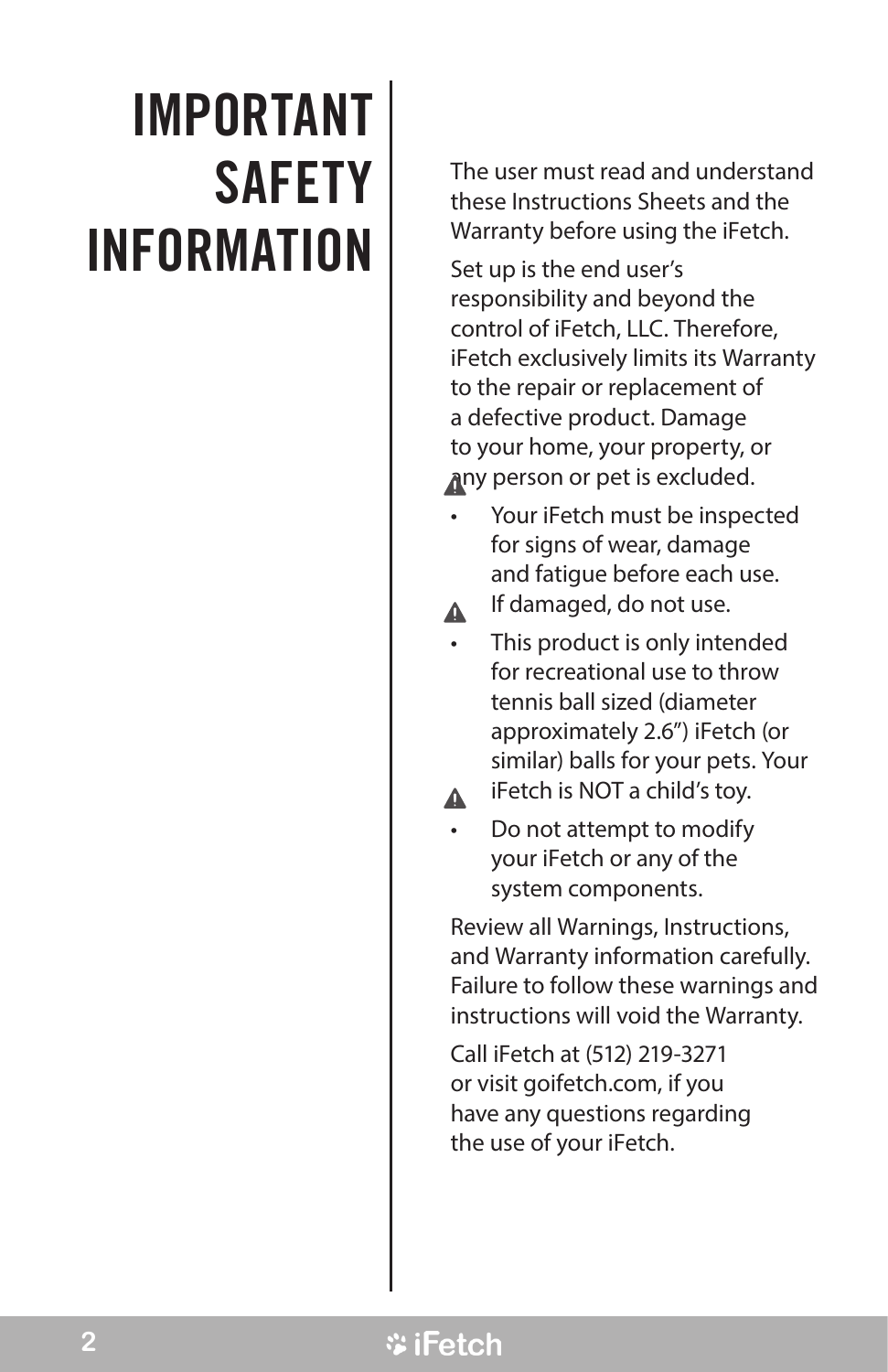### PARTS LIST



| Part | <b>Description</b>              |
|------|---------------------------------|
|      | One (1) iFetch Too              |
| R    | One (1) Battery Charger         |
|      | Three (3) Balls (2.6" diameter) |

#### NOTE:

Your iFetch Too will keep throwing balls for approximately 250 launches on a fully charged battery.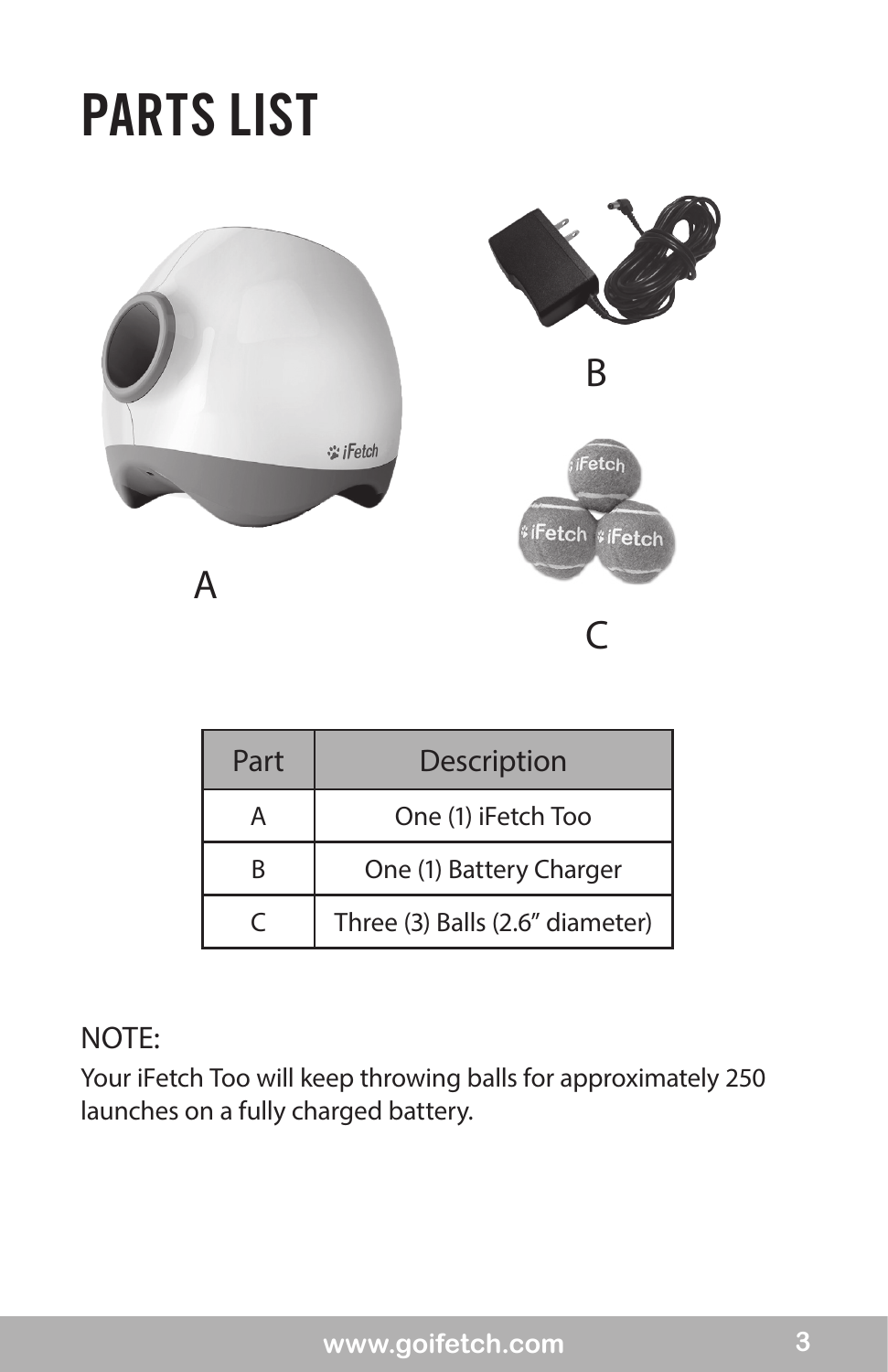#### SET UP | A WARNING

To prevent SERIOUS INJURY:

- INSPECT for signs of wear, corrosion, and fatigue BEFORE each use. DO NOT use if damaged.
- DO NOT operate when any part of the machine is wet or standing in water. DO NOT use when raining. An electric shock hazard may exist if the unit is plugged in while or after it has been exposed to water. If there are damp or wet conditions, ONLY use the internal rechargeable battery as a power source.
- DO NOT attempt to modify your iFetch or any of the system components
- 1. Check that the High– Low slider is set to the desired setting.
- 2. Plug in the battery charger or press the button once on your iFetch to check the battery charge level.
- 3. Make sure your iFetch is on a flat, level surface before each use.

#### **ViFetch**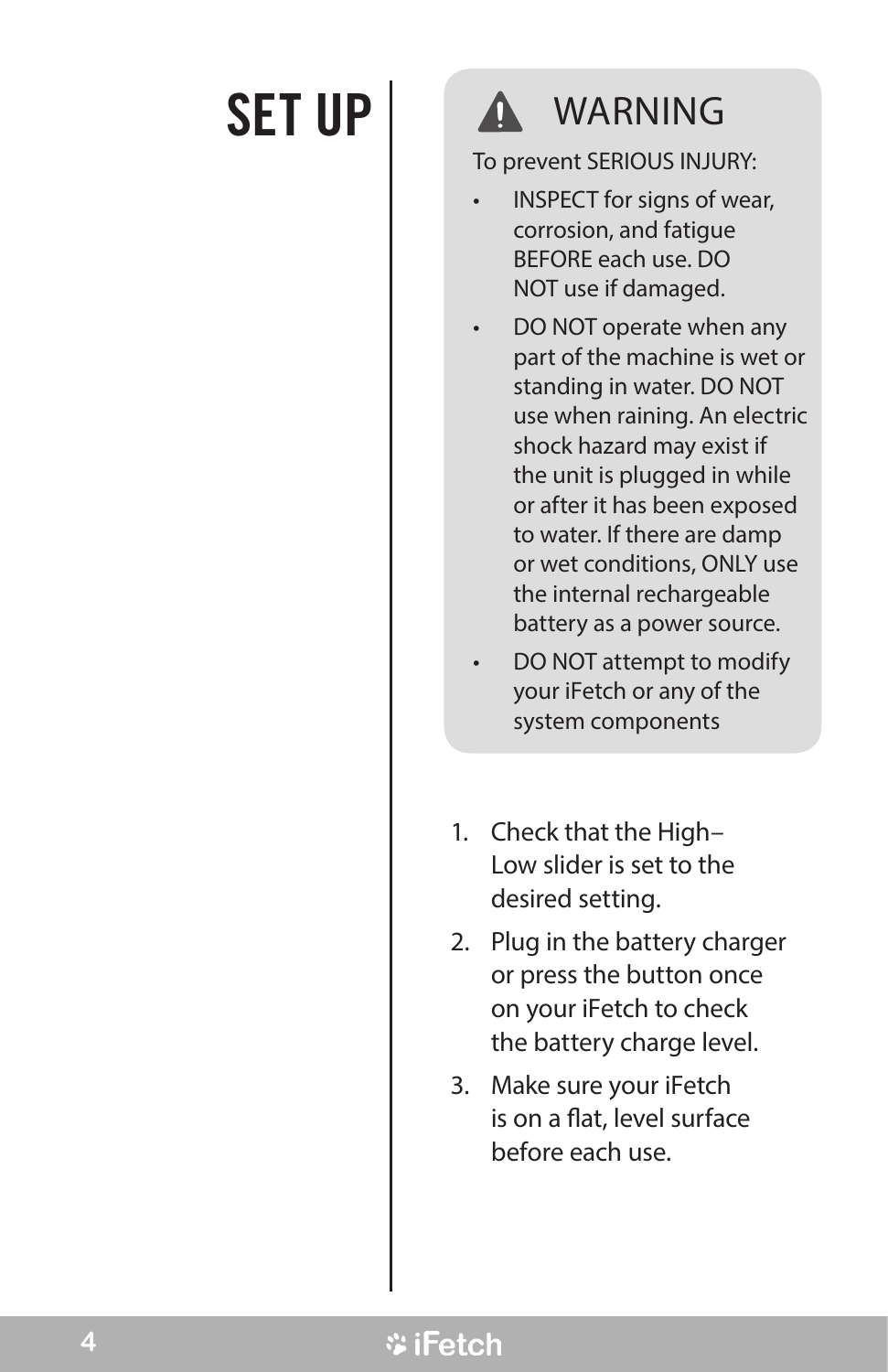### BEFORE PLAY



#### WARNING

To prevent SERIOUS INJURY or PROPERTY DAMAGE:

- INSPECT for signs of wear, corrosion, and fatigue BEFORE each use. DO NOT use if damaged.
- NEVER stand or allow your pet to stand directly in front of the iFetch.
- • DO NOT point toward breakable objects, including windows, light fixtures, and picture frames.
- **1.** Slide the High–Low slider on the rear of your iFetch to the desired setting:
	- Down (White)–Limits launching to only the low distance setting
	- Up (Red)–Allows for any launch distance setting
- **2.** Press the button on the rear of your iFetch to turn the unit ON. The button light will illuminate to indicate the battery charge level.
	- *•*  Green–Fully charged
	- *•*  Orange–Charge getting lower (or is recharging, if the battery charger is connected)
	- *•*  Red–Battery is low and needs to be recharged
	- *•*  Flashing Red–Battery is too low to function properly. Recharging is required prior to continued use.

One arrow light will turn on blue and the launch distance will be approximately 10 ft. (3 m).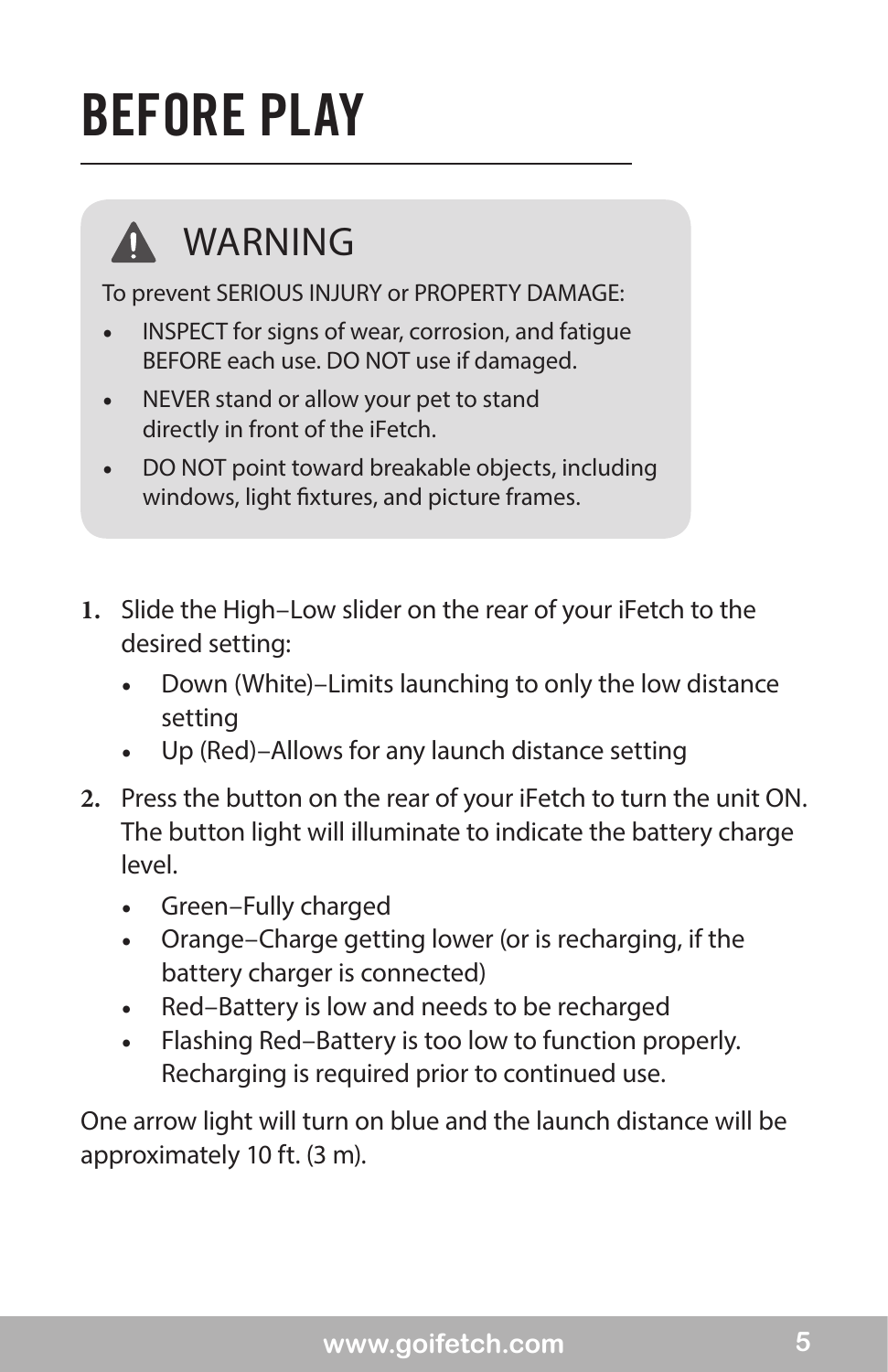### BEFORE PLAY CON'T

- **3.** To increase launch distance, first slide the High–Low slider up (if necessary), then press the button to cycle through settings:
	- Two Blue Lights–Approximately 25 ft (7.5 m)
	- *•*  Three Blue Lights–Approximately 40 ft (12 m)
	- *•*  One Blue Light, Flashing Randomly–Random distance somewhere between 10 ft (3 m) and 40 ft (12 m)

Launch distance may be effected by the condition of the ball (e.g., wet or dirty). DO NOT use damaged balls with your iFetch.

#### NOTE:

The light(s) will turn off after about 30 seconds, but the iFetch will remain on (in standby mode) until you or your pet drops another ball into the funnel.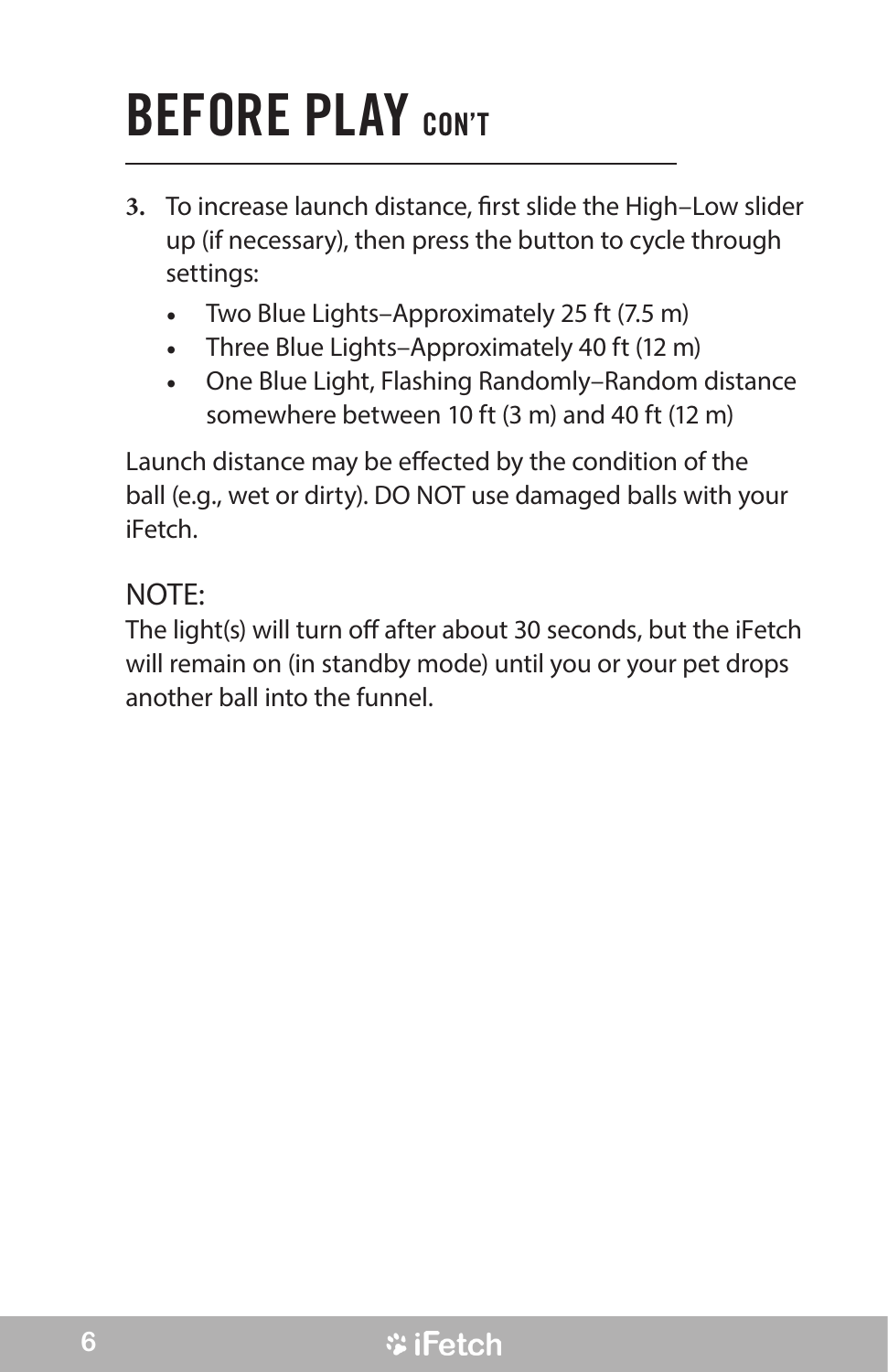### TO PLAY



#### WARNING

To prevent SERIOUS INJURY or PROPERTY DAMAGE:

- NEVER put hands or fingers inside the iFetch or look down the barrel when the unit is ON or in STAND-BY mode.
- Make sure all persons and pets are clear of the iFetch and the path of the ball before powering on.
- ONLY use iFetch balls or balls of the same diameter (approx. 2.6") with your iFetch. NEVER attempt to use your iFetch with any other type of ball or any foreign objects.
- Make sure the iFetch is aimed and functioning properly before each use.
- 1. When the iFetch is powered ON, only insert one (1) ball into the iFetch funnel at a time.

Your iFetch launch mechanism will quickly start spinning. Once the launch mechanism has reached its operating speed, the ball will drop into the chute and will continue spinning until the ball is ejected from the iFetch. After the ball is launched the launch mechanism will quickly slow and stop spinning.

- 2. Readjust the position of your iFetch as needed.
- 3. Use with supervision. Watch to ensure your iFetch is upright and functioning properly.

### **A WARNING**

To prevent SERIOUS INJURY to your pet:

- NEVER allow your pet to place any part of their body inside the iFetch or look down the barrel when the unit is ON or in STAND-BY mode.
- ALWAYS consider your pet's health during use.
- NEVER exercise your pet to the point of exhaustion. Turn the iFetch OFF when your pet needs to rest and recover.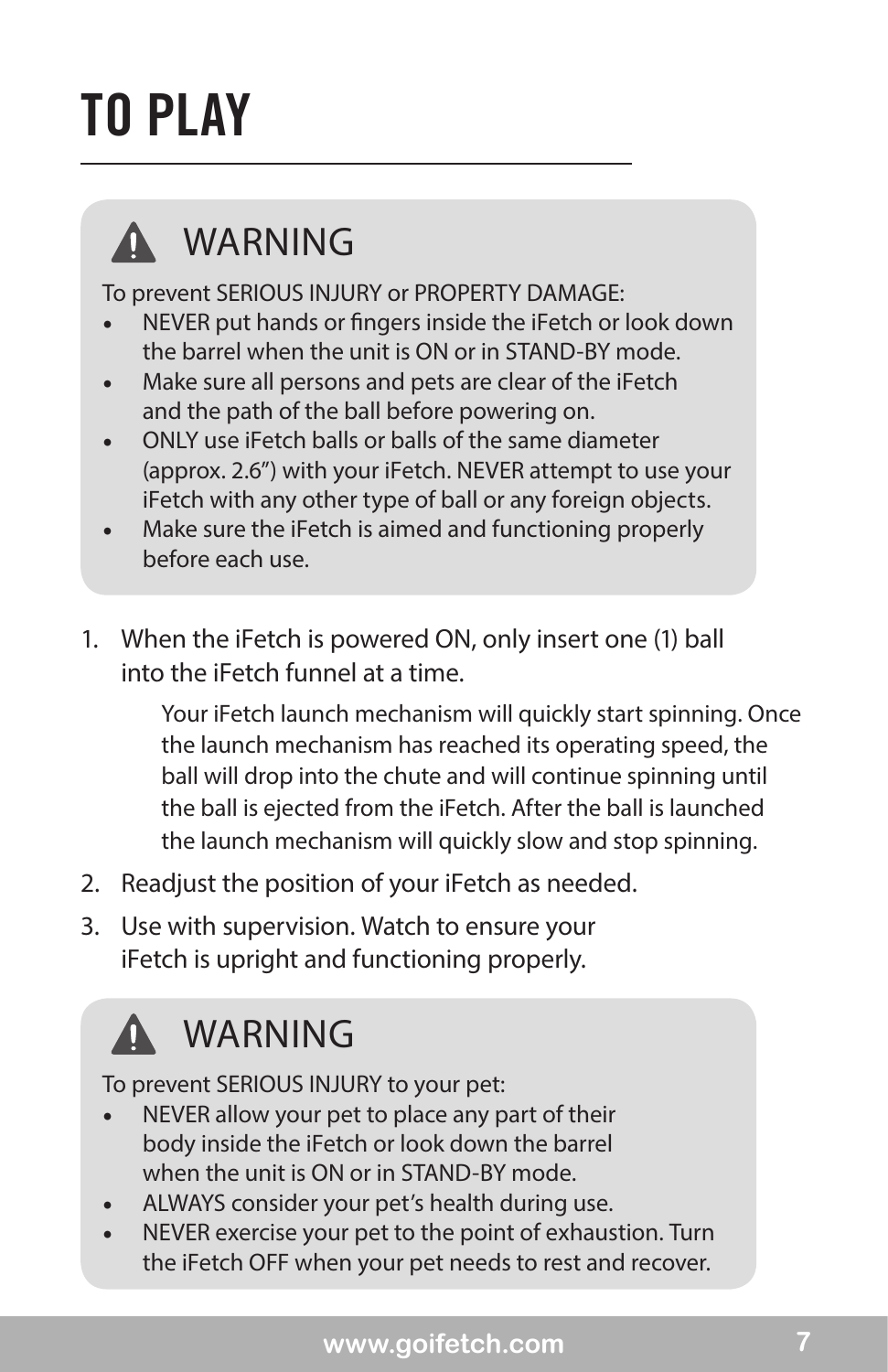### AFTER PLAY

- 1. ALWAYS turn your iFetch OFF after use. Press button until no blue arrow lights are illuminated and the button light turns off.
- 2. Store your iFetch indoors at night and after play in a clean, dry location.

#### NOTE:

Your iFetch does have a drain in the event it is left outside in the rain. If it gets wet, all water must completely drain and your iFetch should be allowed to fully dry out prior to continued use. Water may corrode the internal components causing your iFetch to no longer function properly.

#### **\*iFetch**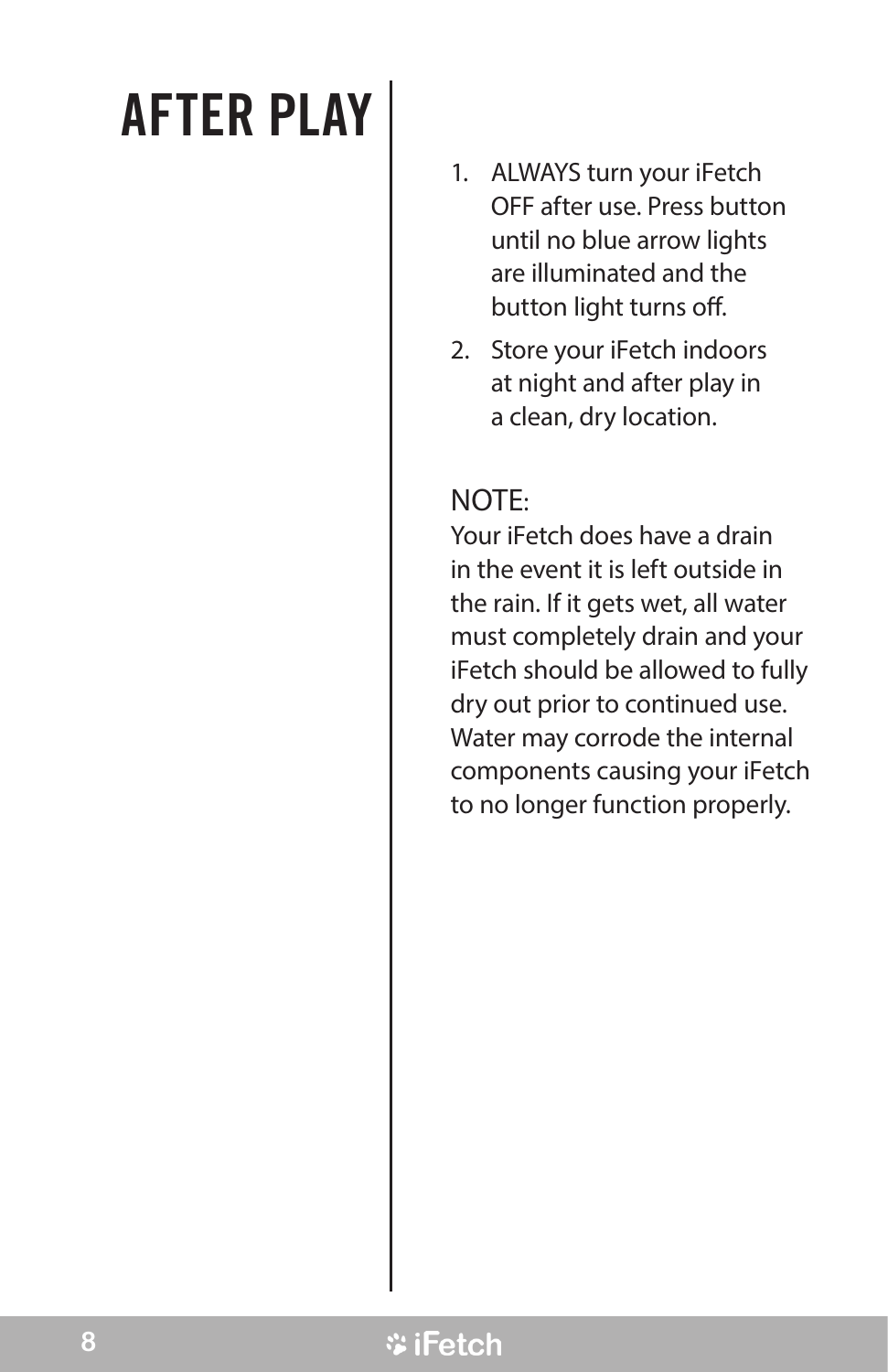regular maintenance. If your iFetch needs to be cleaned, use a slightly damp cloth. DO NOT use chemicals or abrasive cleaners.

- $\blacktriangle$ ALWAYS turn your iFetch OFF prior to cleaning.
	- **A** DO NOT attempt to clean the launch mechanism.

### MAINTENANCE Your iFetch requires no | & CLEANING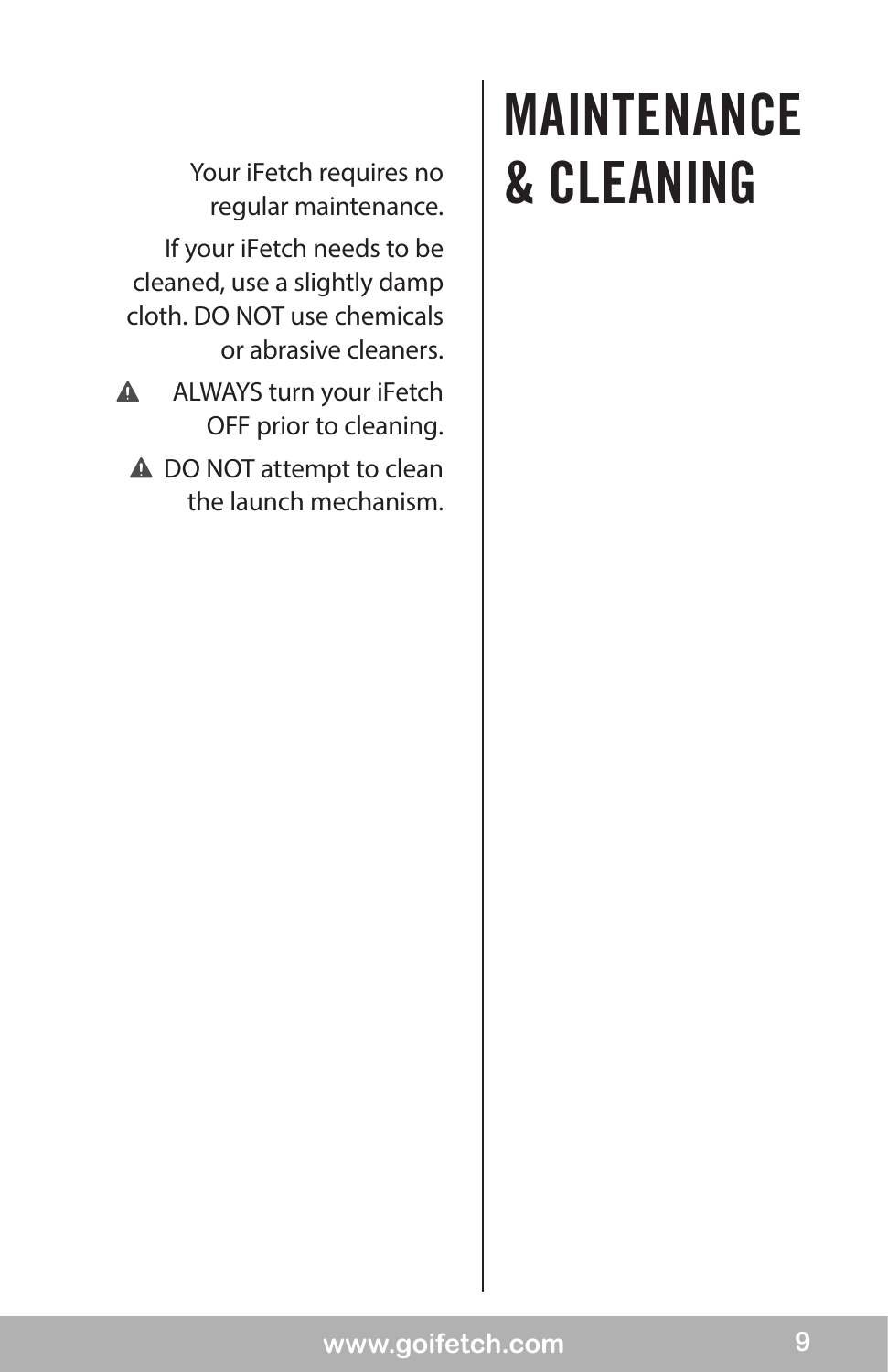### **FREQUENTLY** ASKED **QUESTIONS**

Do I have to use only the iFetch balls?

The iFetch is optimized to launch the iFetch balls, however most other balls that are approximately the same size and weight (e.g. tennis balls) should launch.

What happens if I put other things into the funnel (e.g. coins, rocks, etc)?

NEVER put anything into the iFetch other than iFetch balls (or other tennis ball– sized balls) as that is not the intended use of the iFetch.

My dog slobbers a lot. Is that a problem?

Some dogs slobber more than others. If your dog is a heavy slobberer, you may need to wipe off the balls from time to time or swap over to a dry ball.

For more FAQs, visit goifetch.com.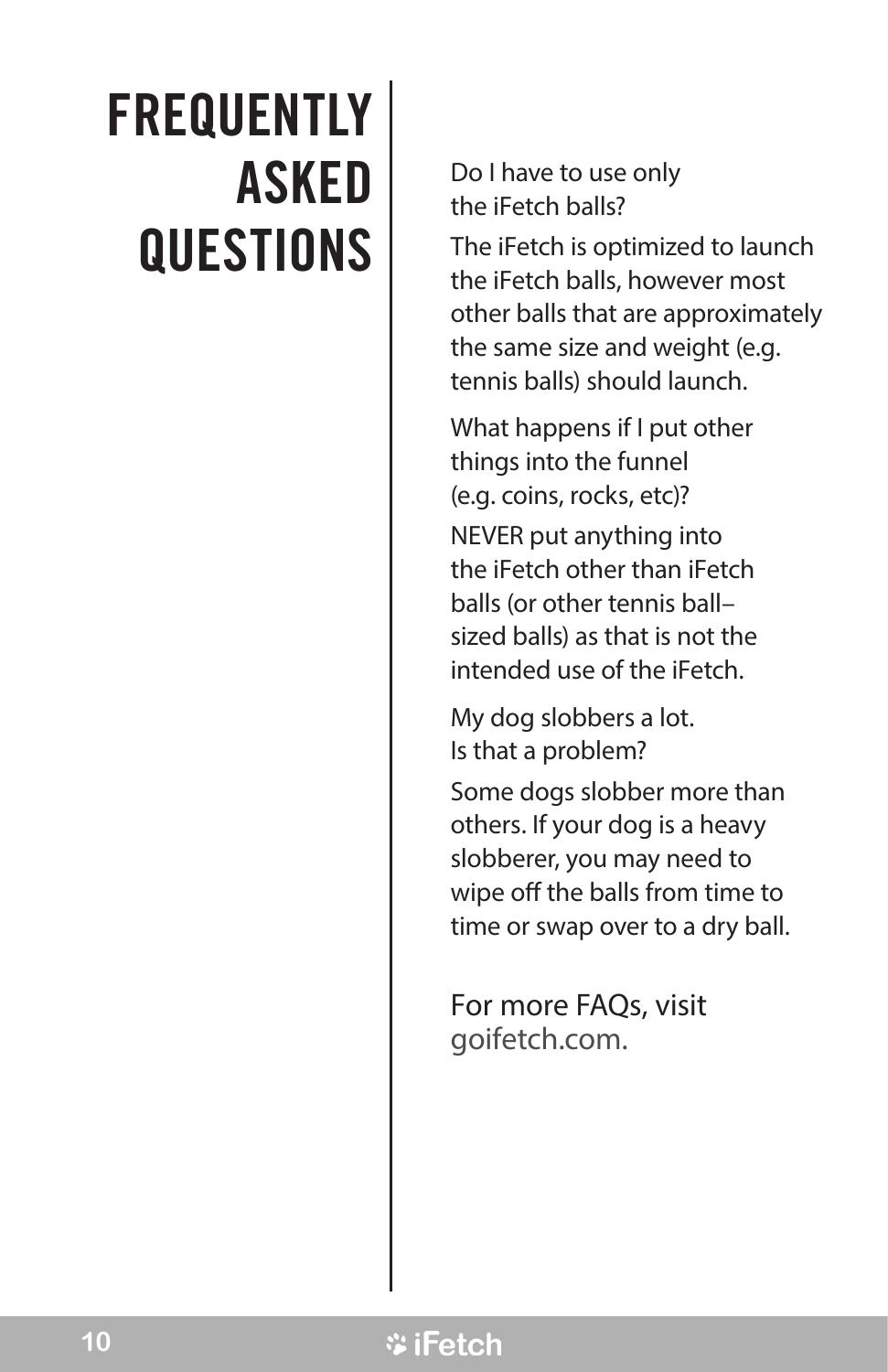### WARRANTY

iFetch will not be liable under this limited warranty if its testing and examination disclose that the alleged defect or malfunction in the product does not exist or resulted from:

- Failure to follow iFetch's operation and maintenance instructions;
	- Unauthorized product alteration;
	- Weather conditions:
	- Damage to the product caused by any animal;
	- • Abuse, misuse, negligent acts or omissions of Customer and/or persons under Customer's control; or
	- • Acts of third parties, acts of God, accident, fire, or other hazards.

#### CALIFORNIA PROPOSITION 65

WARNING: This product contains chemicals known to the state of California to cause cancer, birth defects or other reproductive harm.

> iFetch, LLC Austin, TX 512-219-3271 goifetch.com

© 2015 iFetch, LLC Revised June 2015

Printed in 2015